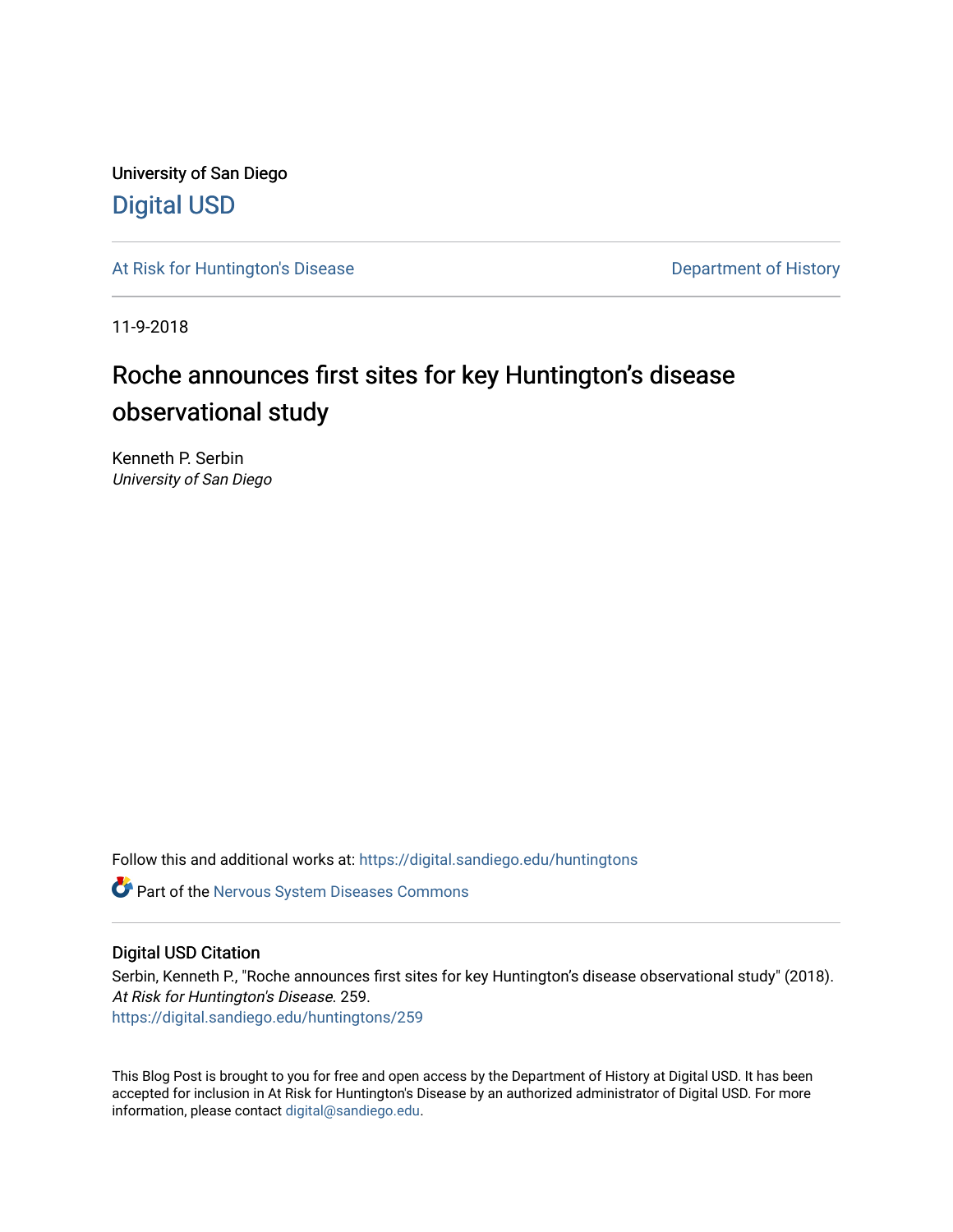#### More **[Create Blog](https://www.blogger.com/home#create) [Sign In](https://www.blogger.com/)**

# [At Risk for Huntington's Disease](http://curehd.blogspot.com/)

*HD is a genetically caused brain disorder that causes uncontrollable bodily movements and robs people's ability to walk, talk, eat, and think. The final result is a slow, ugly death. Children of parents with HD have a 50-50 chance of inheriting the disease. There is no cure or treatment.*

## Blog Archive

- $\blacktriangleright$  [2021](http://curehd.blogspot.com/2021/) (12)
- $2020(16)$  $2020(16)$
- $\blacktriangleright$  [2019](http://curehd.blogspot.com/2019/) (19)
- $\sqrt{2018(16)}$  $\sqrt{2018(16)}$  $\sqrt{2018(16)}$ 
	- [►](javascript:void(0)) [December](http://curehd.blogspot.com/2018/12/) (2)
	- [▼](javascript:void(0)) [November](http://curehd.blogspot.com/2018/11/) (2) This [Thanksgiving,](http://curehd.blogspot.com/2018/11/this-thanksgiving-appreciating-stable.html) appreciating stable health and ... Roche announces first

sites for key [Huntington's](http://curehd.blogspot.com/2018/11/roche-announces-first-sites-for-key.html) d...

- [►](javascript:void(0)) [September](http://curehd.blogspot.com/2018/09/) (2)
- $\blacktriangleright$  [July](http://curehd.blogspot.com/2018/07/) (1)
- $\blacktriangleright$  [May](http://curehd.blogspot.com/2018/05/) (1)
- $\blacktriangleright$  [April](http://curehd.blogspot.com/2018/04/) (2)
- $\blacktriangleright$  [March](http://curehd.blogspot.com/2018/03/) (3)
- $\blacktriangleright$  [February](http://curehd.blogspot.com/2018/02/) (3)
- $2017(14)$  $2017(14)$
- $\blacktriangleright$  [2016](http://curehd.blogspot.com/2016/) (13)
- $\blacktriangleright$  [2015](http://curehd.blogspot.com/2015/) (24)
- $\blacktriangleright$  [2014](http://curehd.blogspot.com/2014/) (24)
- $\blacktriangleright$  [2013](http://curehd.blogspot.com/2013/) (30)
- $\blacktriangleright$  [2012](http://curehd.blogspot.com/2012/) (26)
- $\blacktriangleright$  [2011](http://curehd.blogspot.com/2011/) (33)
- [►](javascript:void(0)) [2010](http://curehd.blogspot.com/2010/) (26)
- $\blacktriangleright$  [2009](http://curehd.blogspot.com/2009/) (21)
- $\blacktriangleright$  [2008](http://curehd.blogspot.com/2008/) $(7)$
- $\blacktriangleright$  [2007](http://curehd.blogspot.com/2007/) $(7)$
- $\blacktriangleright$  [2006](http://curehd.blogspot.com/2006/) (4)
- $\blacktriangleright$  [2005](http://curehd.blogspot.com/2005/) (17)

## About Me **GENE [VERITAS](https://www.blogger.com/profile/10911736205741688185)**

View my [complete](https://www.blogger.com/profile/10911736205741688185) profile

## HD Links

[Huntington's](http://www.hdsa.org/) Disease Society of America [International](http://www.huntington-assoc.com/) Huntington **Association** 

#### FRIDAY, NOVEMBER 09, 2018

## Roche announces first sites for key Huntington's disease observational study

Pharmaceutical firm [Roche](https://www.roche.com/) has identified nine sites in the U.S. and Canada for an observational study that will seek to answer key questions for the company's upcoming Phase 3 trial of a gene-silencing drug to treat Huntington's disease.

In a November 7 e-mail to the **[Huntington's Disease Society of America](http://www.hdsa.org/)** (HDSA) and other HD groups, the Swiss-based Roche announced that it plans to carry out its HD Natural History Study, beginning by the end of this year.

The HD Natural History Study is part of Roche's global development program for the gene-silencing drug, RG6042. The Natural History Study will provide context for GENERATION HD1, the company's Phase 3 clinical trial of RG6042, which will start enrolling volunteers in early 2019.

The HD Natural History Study will seek to deepen understanding of the natural progression of HD, the role of the mutant huntingtin protein in the disorder, and the assessment of biomarkers (signs of the disease measured in patients) and their efficacy in predicting the effects of the drug.

#### **Initial sites**

Roche announced the sites listed below.

#### *Canada*

Centre for Movement Disorders, Toronto, ON University of British Columbia, Vancouver, BC

- *U.S.*
- Columbia University, New York, NY

Georgetown University, Washington, D.C. Hereditary Neurological Disease Center, Wichita, KA Johns Hopkins University, Baltimore, MD Rocky Mountain Movement Disorders Center, Englewood, CO University of California Davis, Sacramento, CA University of Texas, Houston, TX

"These sites are not fully activated nor recruiting yet, but we hope to complete the final steps as quickly as possible," wrote Mai-Lise Nguyen, the patient partnership director for the Roche HD team, in the e-mail.

Roche will announce a total of eight additional sites in Germany and the United Kingdom. It hopes to enroll 100 volunteers with early symptomatic (Stage I and II) HD for the 15-month study (preceded by one month of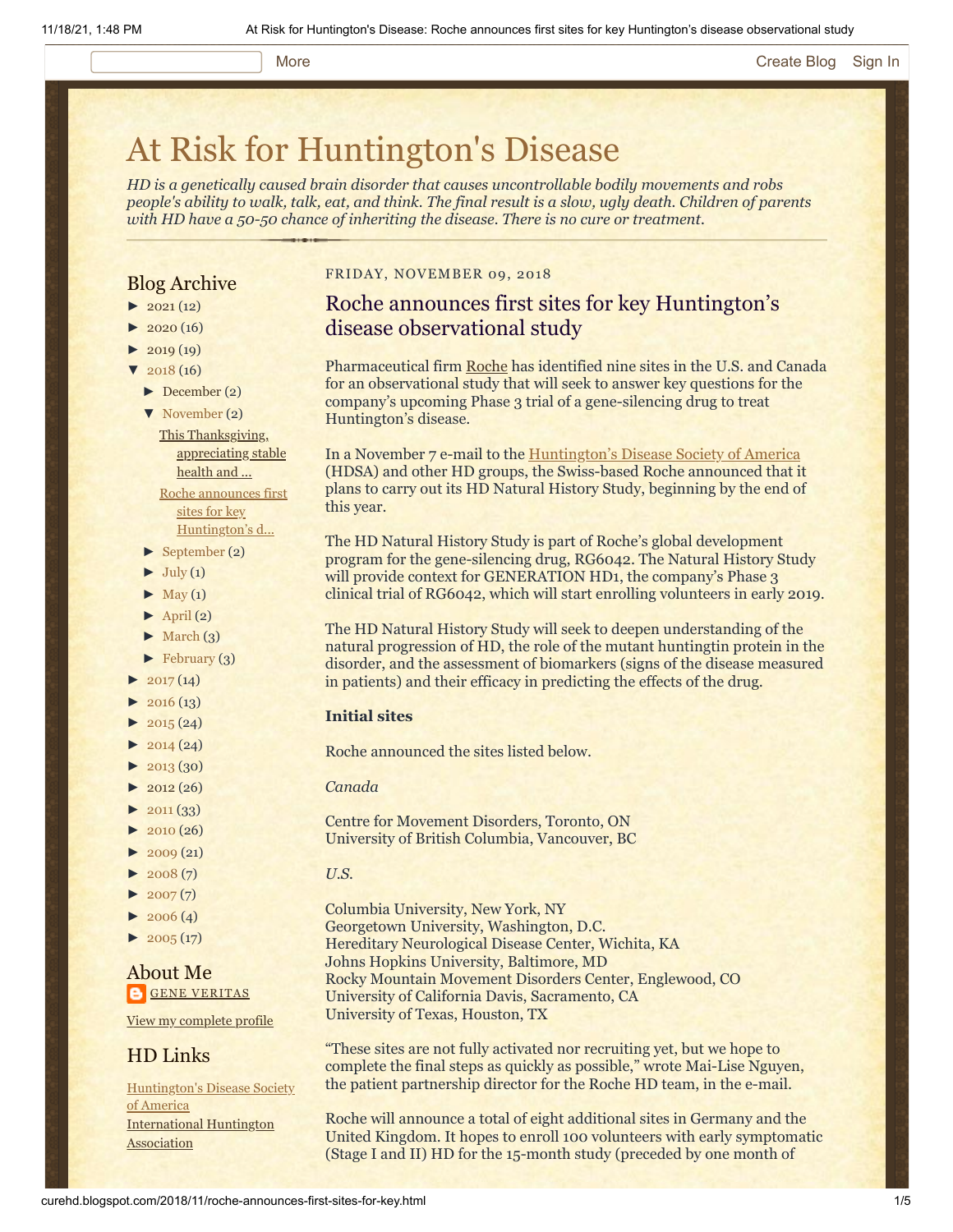11/18/21, 1:48 PM At Risk for Huntington's Disease: Roche announces first sites for key Huntington's disease observational study

[Huntington's](http://hddrugworks.org/) Disease Drug **Works** [Huntington's](http://www.hdlighthouse.org/) Disease **Lighthouse Hereditary Disease [Foundation](http://www.hdfoundation.org/)** [Huntington's](http://www.hdac.org/) Disease Advocacy Center Thomas [Cellini Huntington's](http://www.ourtchfoundation.org/) Foundation HDSA Orange County (CA) [Affiliate](http://www.hdsaoc.org/) HD Free with [PGD!](http://www.hdfreewithpgd.com/) [Stanford](http://www.stanford.edu/group/hopes/) HOPES Earth Source [CoQ10,](http://www.escoq10.com/) Inc.

## HD Blogs and Individuals

Chris Furbee: [Huntingtons](http://www.huntingtonsdance.org/) **Dance** Angela F.: Surviving [Huntington's?](http://survivinghuntingtons.blogspot.com/) Heather's [Huntington's](http://heatherdugdale.angelfire.com/) Disease Page

screening). Participants must be between 25 and 65 at the start of the study.

"I am pleased to share that setup has progressed well in all four countries in which the HD Natural History Study is planned," Nguyen added.



## **The pivotal Phase 3 trial**

In March, researchers announced the impressive results of the Phase 1/2a trial for RG6042, completed in December 2017 with 46 participants in Canada, Germany, and the United Kingdom. That trial tested primarily safety and tolerability [\(click here](http://curehd.blogspot.com/2018/03/ionis-phase-12a-clinical-trial-data.html) to read more). Those results led Roche to skip the usual Phase 2 trial and go directly to a pivotal Phase 3, named GENERATION HD1.

RG6042 was developed by [Ionis Pharmaceuticals, Inc.,](http://www.ionispharma.com/) which partnered with Roche in 2013. Roche now holds the license to the drug.

The GENERATION HD1 trial, to take place at 80 to 90 sites in 15 countries, will test whether RG6042 can slow, halt, and perhaps even reverse HD symptoms in 660 volunteers over 25 months.

Each month, GENERATION HD1 participants will receive the drug or placebo through a lumbar puncture. Physicians will also withdraw samples of participants' cerebrospinal fluid (CSF) to measure the level of mutant huntingtin and other biomarkers.

Roche will announce GENERATION HD1 sites gradually in the coming months.

## **Why a natural history study?**

Roche officials said that the HD Natural History Study will start by the end of 2018.

Participants in this observational trial will receive no drug. They will undergo four lumbar punctures, with withdrawals of CSF for analysis. They will also undergo MRI scans, blood tests, neurological examinations, and two phone checkups. Like the volunteers in GENERATION HD1, they will use digital monitoring devices.

Researchers have studied both the normal and mutant forms of the huntingtin protein since the late 1990s. However, for GENERATION HD1, Roche needs a deeper understanding of mutant huntingtin's role in the progression of the disease. Only in recent years have researchers started examining the CSF of HD-affected individuals, so a critical question is how mutant huntingtin levels change over time naturally.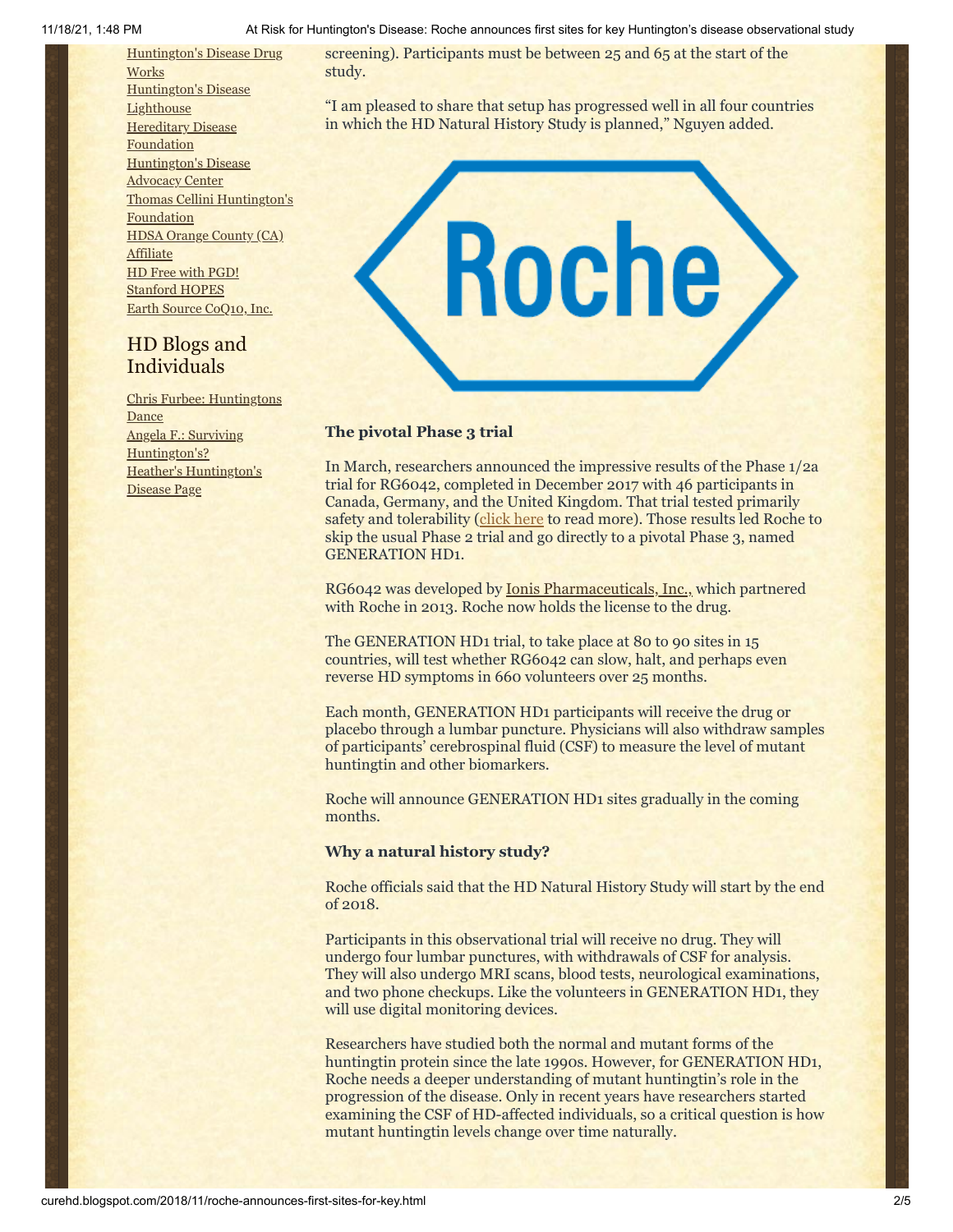11/18/21, 1:48 PM At Risk for Huntington's Disease: Roche announces first sites for key Huntington's disease observational study

That data will provide context for researchers to interpret the GENERATION HD1 data.

Furthermore, the RG6042 program involves just one Phase 3 trial, but regulatory agencies frequently want a second. Thus, the HD Natural History Study can help with the proper interpretation of Phase 3. Roche is collecting additional data from an "open-label extension" study involving all participants in the Phase 1/2a study. Each is receiving the drug.

"We're really trying to understand better the natural history of the disease and the predictive power of the biomarkers at baseline to predict clinical outcome," commented Scott Schobel, M.D., M.S., Roche clinical science leader of product development, in a September 26 HDSA [webinar](https://www.youtube.com/watch?reload=9&v=gAi6X5-Z2xo) on the RG6042 program.



*Dr. Scott Schobel announces GENERATION HD1 at the European Huntington's Disease Network Meeting in Vienna, Austria, on September 16, 2018 (photo courtesy of HDBuzz.net).*

#### **Supporting GENERATION HD1**

According to Frank Bennett, Ph.D., Ionis senior vice president of research and franchise leader for neurological programs, the Natural History Study aims to further understand the correlation between mutant huntingtin in the CSF and other clinical measures of HD.

"Several studies have previously described the natural history of the disease," Dr. Bennett stated in an [interview posted](http://www.ionispharma.com/hunt-new-treatment-puts-huntingtons-disease-crosshairs-ionis-pharmaceuticals-roche-announce-two-clinical-studies-begin-end-2018/) on the Ionis site on September 17. "Many, however, have focused on specific clinical outcome measures or changes in brain volume using imaging."

The HD Natural History Study, he noted, will examine participants from various angles: "This study will provide high-quality, longitudinal data to help inform patients and clinicians about the course of HD, including wellvalidated clinical measures of HD, novel clinical outcomes, measurement of mutant huntingtin in CSF and the use of wearable devices to measure disease burden. Results from the HD Natural History study will provide valuable information in support of our Phase 3 Generation HD1 study."

(With another scientist, Dr. Bennett recently received the \$3 million [Breakthrough Prize](http://www.sandiegouniontribune.com/business/biotech/sd-me-breakthrough-prize-ionis-20181017-story.html) [in Life Sciences. He also received the 2018 Hereditary](http://www.hdfoundation.org/) Disease Foundation Leslie Gehry Brenner [Prize](http://ir.ionispharma.com/news-releases/news-release-details/dr-c-frank-bennett-receives-leslie-gehry-brenner-prize) for Innovation in Science.)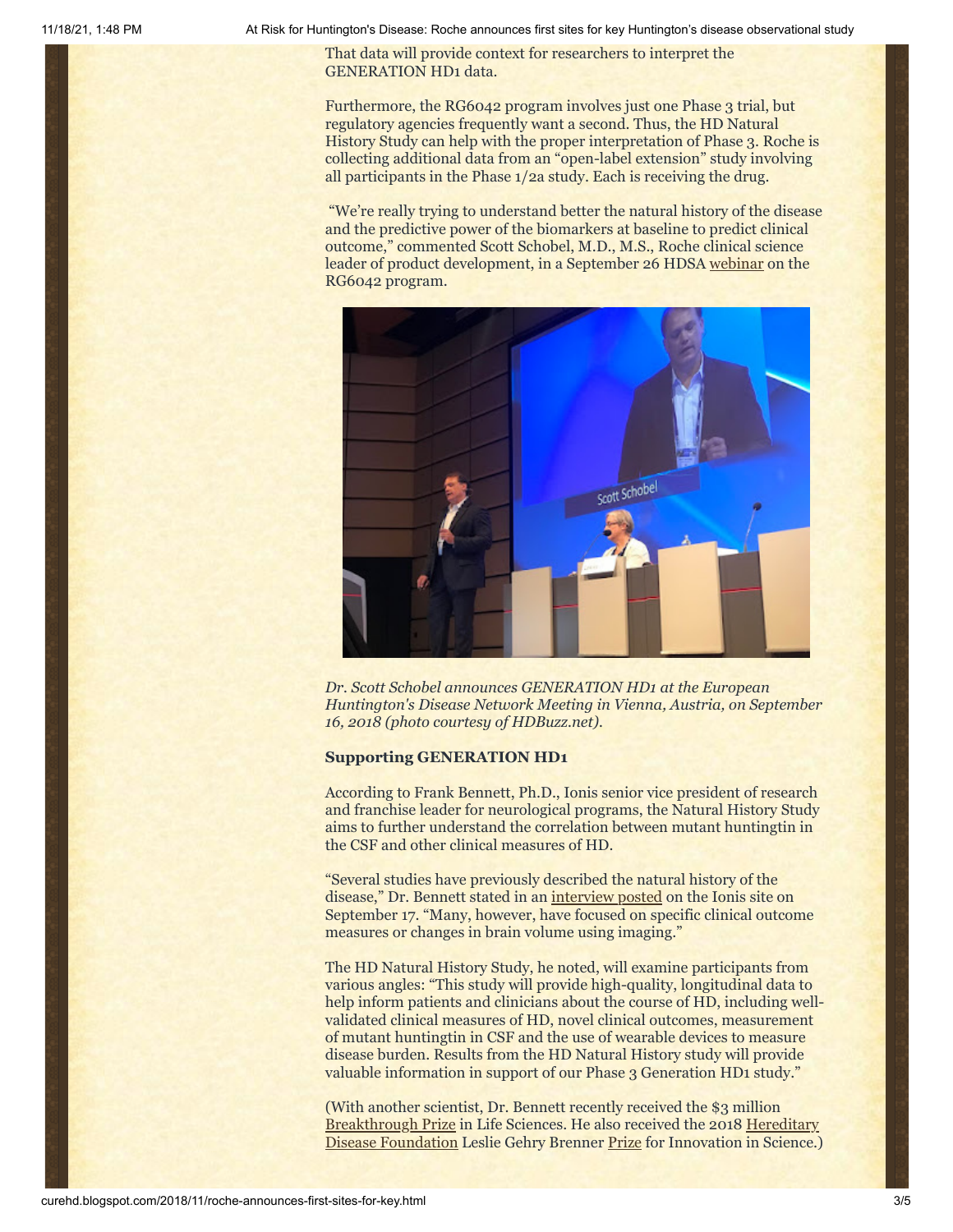11/18/21, 1:48 PM At Risk for Huntington's Disease: Roche announces first sites for key Huntington's disease observational study

The Natural History Study participants could later have an opportunity to take the drug.

"For all patients who complete the HD Natural History study, an openlabel extension study with the option of receiving RG6042 (no placebo control) is planned, pending approval by authorities and ethics committees/institutional review boards and if data support the continued development of RG6042," Nguyen stated.

#### **An HDSA FAQ**

As with GENERATION HD1, Roche will not require participants to live within a certain distance of the study sites. However, a seven-page **FAQ** on the Roche program posted by HDSA on October 17 states that "the travel burden will likely be considered during the screening" of volunteers.

"A major move or a long-distance commitment could create additional stress on a participant and his/her loved ones," the document continues. "Excessive travel may also make it more likely for someone to drop out of a trial, which could hamper the success of GENERATION-HD1 or the HD Natural History Study. Clinical studies are subject to international, national and local laws and regulations.

"Additionally, factors such as institutional site policies and health insurance may impact your ability to relocate and be accepted into one of the study sites. Eligibility and enrollment are ultimately decided by the study investigator at each site, who takes into account all these factors and may also wish to speak to you or your local HD specialist for more information."

The FAQ addresses many of the hundreds of questions posed by the HD [community before, during, and after the September 26 webinar \(click](http://curehd.blogspot.com/2018/09/unpacking-generation-hd1-roche-phase-3.html) here to read more). Topics include study eligibility requirements, the potential risks of RG6042, and the procedures, examinations, and other activities of the clinical appointments for both GENERATION HD1 and the Natural History Study.

#### **'Difficult to predict the outcome'**

The imminence of the Natural History Study indicates that Roche is on track to carry out its plan to gradually announce GENERATION HD1 sites in the coming months and enroll the first patients in early 2019.

People can track the progress of the Natural History Study at [ClinicalTrials.gov](https://clinicaltrials.gov/ct2/show/NCT03664804). That site and HDSA's [HDTrialFinder](http://www.hdtrialfinder.org/) will also provide information on GENERATION HD1.

Regarding the duration of GENERATION HD1 and next steps if the drug works, the HDSA FAQ points out that "it's very difficult to predict the outcome and timing of a large international drug study.[…] If the results are promising, approvals would need to move through regulatory health authorities."

For now, the watchwords for the HD community are commitment, patience, and hope.

*(Disclosure: I hold a symbolic amount of Ionis shares.)*

Posted by Gene [Veritas](https://www.blogger.com/profile/10911736205741688185) at [4:35](http://curehd.blogspot.com/2018/11/roche-announces-first-sites-for-key.html) PM  $>1$ Eil

Labels: [biomarkers](http://curehd.blogspot.com/search/label/biomarkers) , [clinical](http://curehd.blogspot.com/search/label/clinical%20trials) trials , [CSF](http://curehd.blogspot.com/search/label/CSF) , [gene-silencin](http://curehd.blogspot.com/search/label/gene-silencing)[g](http://curehd.blogspot.com/search/label/HD%20Natural%20History%20Study) , [GENERATION](http://curehd.blogspot.com/search/label/GENERATION%20HD1) HD1 , HD Natural History Study , [Huntington's](http://curehd.blogspot.com/search/label/Huntington%27s%20disease) disease , [Ionis](http://curehd.blogspot.com/search/label/Ionis) , lumbar [puncture](http://curehd.blogspot.com/search/label/lumbar%20puncture) , mutant huntingtin , [observational](http://curehd.blogspot.com/search/label/mutant%20huntingtin) study , [RG6042](http://curehd.blogspot.com/search/label/RG6042) , [Roche](http://curehd.blogspot.com/search/label/Roche) , [symptoms](http://curehd.blogspot.com/search/label/symptoms) , [treatments](http://curehd.blogspot.com/search/label/treatments)

 $\circ$